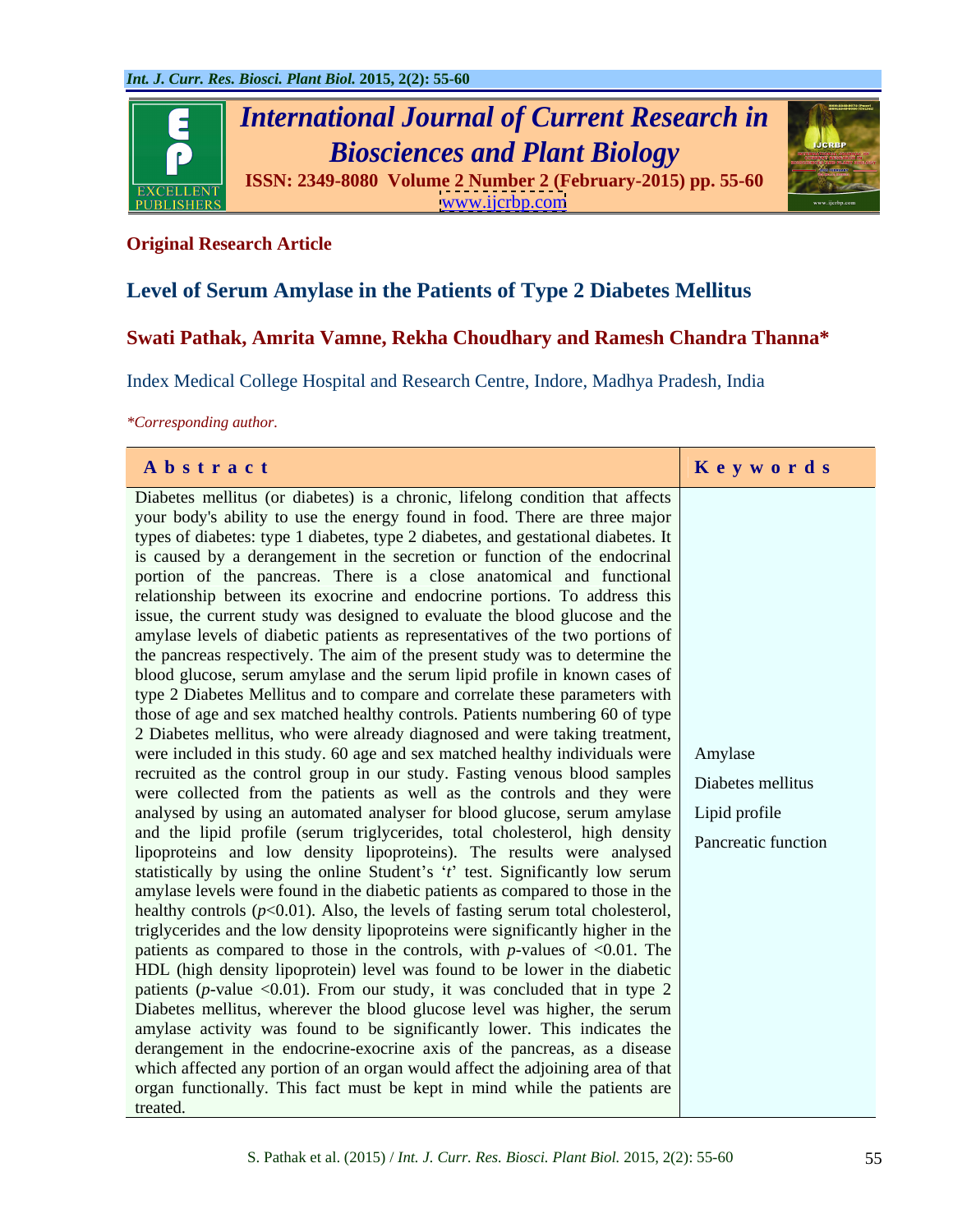Low serum amylase is likely to be associated with obesity and metabolic abnormalities, which are often accompanied by impaired insulin action. However, it is unclear whether low serum amylase is associated with impaired insulin action in clinical settings.The pancreas is a mixed exocrine endocrine gland, with the exocrine portion of the correlation of the correlation of the correlation of the correlation of  $\frac{1}{2}$  correlation on the exocation of the correlation of the correlation of the correlation of gland making up the greatest volume (84%). Ductal cells and blood vessels make up around 4% of the volume, while the endocrine part makes up 2% of the volume. The other part (10%) is occupied by an extracellular matrix. The acinar tissue in the pancreas is in the close vicinity of the islets. Because of this close morphological relationship, functional interactions are likely to occur between the exocrine and endocrine pancreas in any disease,

Anatomically, the blood from the islets bathes the acinar cells by way of an islet-exocrine portal system (Bertelli and Bendayan, 2005). There is also morphological evidence that indicates that the pancreatic exocrine function may be influenced by the pancreatic endocrine hormones. Insulin has a trophic effect on the exocrine pancreas, especially on the periinsular acini. A progressive damage to the pancreatic acinar cells is seen in insulin deficiency. The pancreatic exocrine tissue in a diabetic patient becomes fibrosed and it shows a reduced response to the hormonal stimulation the study a<br>(Bertelli and Bendavan 2005) were taken. (Bertelli and Bendayan, 2005).

Diabetes is a global problem and with an increasing incidence worldwide, it would be the leading cause of morbidity and mortality in the future. Diabetes mellitus is a chronic metabolic disorder which is associated with hyperglycaemia. In type 2 Diabetes blood glucose, the lipid profile which included the mellitus, the continuous interstitial matrix estimation of serum triglycerides, total cholesterol, connection between the endocrine and the exocrine high density lipoprotein (HDL), low density pancreas is lost in animal models and humans, which results in a dysfunctional insulin acinar ductal- incretin gut hormonal axis (Hayden,2008). The sample analysis was carried out on a fully Besides these putative mechanisms, there are automated analyser by using different reagent kits as multiple defects in the insulin secretion and the per the procedure which was defined by the signalling in type 2 diabetes, which may affect the manufacturer. The estimation of fasting blood enzyme synthesis and release in the exocrine glucose was done by the glucose oxidase-peroxidase pancreas (ADA, 2010). Not only this, also the method. The serum triglycerides were measured by secretion of the pancreatic juice is controlled by the the enzymatic (GPO-PAP) method. For the autonomic nervous system and by the naturally determination of the total cholesterol, an enzymatic

**Introduction** secretin. This complex interplay is often found to be disturbed in diabetes due to the well-known complications of autonomic neuropathy and the microvascular complications, which are so common in Diabetes mellitus (Singh et al., 1999).

> With this background, the present study was conducted in order to elucidate a possible correlation between the functional entities of the pancreas.

### **Materials and methods**

This study was conducted in the Department of Clinical Biochemistry, Index Medical College and Hospital, Indoor, M.P, India for a period of 6 months from May 2014 to October 2014.

which affect this organ (Singh et al., 1999). Patients numbering 60 of type 2 Diabetes mellitus who were already diagnosed and were taking treatment were included in this study. These patients were visiting the hospital for follow up check-ups from time to time. An inclusion criterion for them was males and females with type 2 Diabetes mellitus with or without complications or any co morbid conditions like hypertension, coronary artery disease, etc. Also, 60 non-diabetic healthy individuals who visited the hospital for medical check-ups in the general out-patients department were considered as the controls. All the subjects, including the controls, were fully informed about the study and their voluntary informed consents were taken.

> Fasting venous blood was collected from the cases (diabetic patients) as well as the controls (healthy subjects), it was centrifuged and the plasma/serum was separated for analysis on the same day for the lipoprotein (LDL) and the serum amylase.

occurring gut hormones, cholecystokinin and (CHOD-PAP) colorimetric method was used. The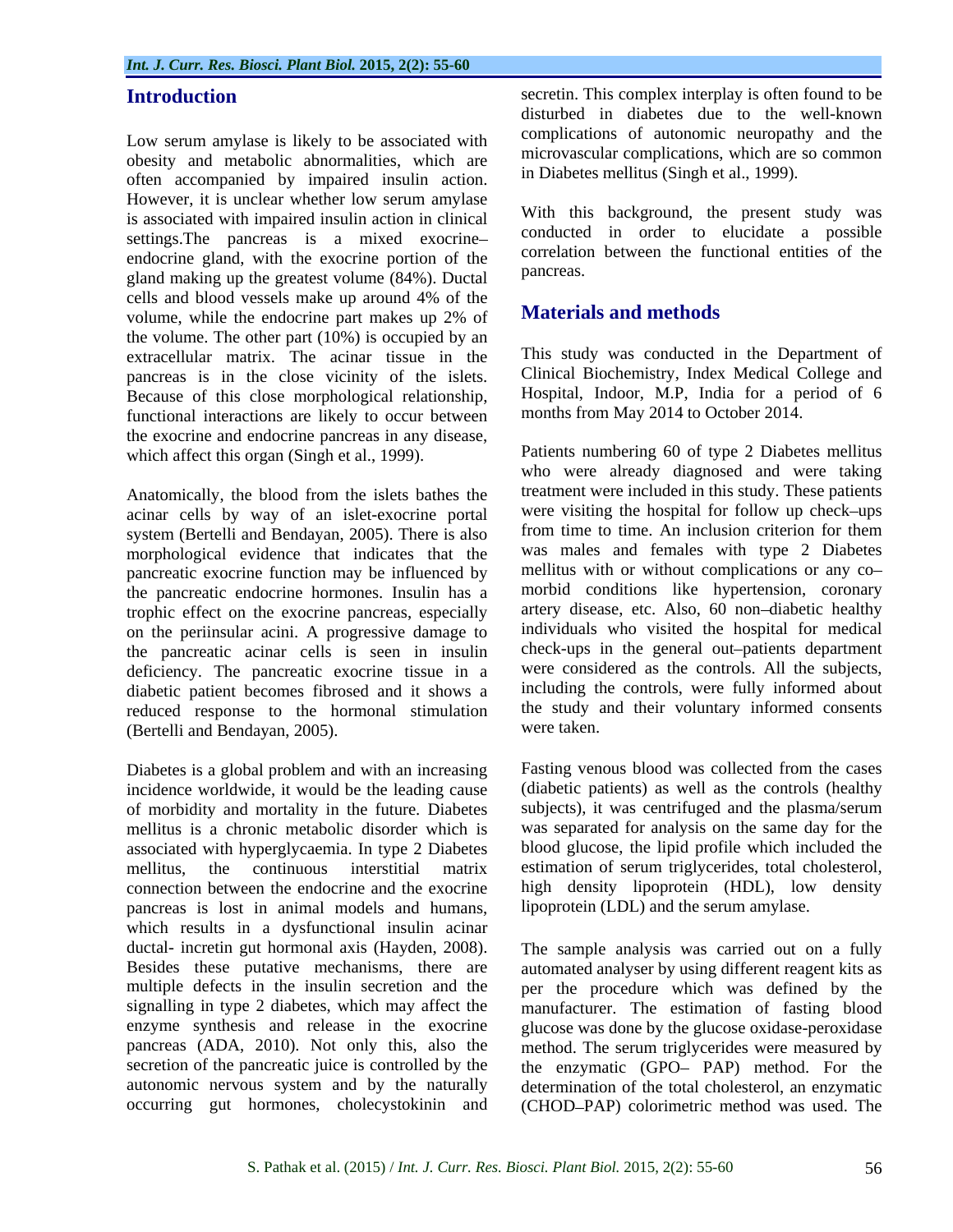direct measurements for LDL and HDL were done evaluate this complex relationship between the two by using enzymatic methods. The amylase activity functional entities of this organ, the present study was measured by a photometric enzymatic method was conducted. Patients numbering 60 known cases (CNPG3 method). The results were analysed of Type 2 diabetes (group I,  $n=60$ ) and 60 controls, statistically by using the Student's 't' test and [group II, n=60 (healthy subjects)] were considered correlation coefficients on the suitable software. *P* values of <0.05 were considered as statistically relationship of the pancreas, by evaluating the

The pancreas has dual functions in our body, as a correlate divestive organ and as an endocrine organ To groups. digestive organ and as an endocrine organ. To

significant. serum amylase levels and the blood glucose in the **Results and discussion** the lipid profiles of the cases were compared with to assess the possible exocrine-endocrine two groups. The other biochemical parameters like those of the healthy controls and they were also correlated with the amylase activities in the two groups.

| <b>Characteristics of</b> | Group 1            | Group 2            | $P$ -value    |
|---------------------------|--------------------|--------------------|---------------|
| subjects                  | Case $(N=60)$      | Control $(N=60)$   |               |
| Age (years)               | $54.12 \pm 10.4$   | $52.13 \pm 5.6$    | NS            |
| Sex (Male : Female)       | 36:14              | 34:16              | NS            |
| FBS(mg/dl)                | 146.23±41.89       | $87.43 \pm 9.92$   | < 0.01        |
| S.Triglyceride (mg/dl)    | $172.3 \pm 62.25$  | $92.34 \pm 36.56$  | < 0.01        |
| S.Cholesterol (mg/dl)     | 173.23±31.84       | $147.34 \pm 26.98$ | < 0.01        |
| $HDL$ (mg/dl)             | $39.23 \pm 6.29$   | $44.34 \pm 8.7$    | < 0.01        |
| LDL (mg/dl)               | $118.90 \pm 27.13$ | $92.30 \pm 25.89$  | $\sqrt{0.01}$ |
| S.Amylase (U/L)           | $51.98 \pm 8.34$   | 71.90±16.56        | < 0.01        |

| <b>Table 1</b><br>1. Clinical characteristic of subjects. |  |  |
|-----------------------------------------------------------|--|--|
|                                                           |  |  |

### **Fig. 1**: **Showing concentration of S.amylase (U/l) and S.HD (mg/dl) in study group and control group.**



ages among the two groups were comparable and the males and 16 females in group I, against a comparable

The clinical characteristics of the study subjects have The serum amylase activity was found to be been shown in Table 1. *P*-value is calculated between significantly lower in the cases (Group I, n=60) as two groups by using online student T-test. The mean compared to that in the controls (Group II, n=60) difference was not significant, being 54.12±10.40 biochemical parameters like the fasting total years in the diabetic patients group and 52.13±5.60 cholesterol, triglycerides and LDL among the two years in the healthy control group. There were 34 groups, it was found that these were significantly ratio in group II i.e. 34 males and 16 females. controls, with *p*-values of <0.01. However, the with a  $p$  value of  $\leq 0.001$ . On comparing the other higher in the cases as compared to those in the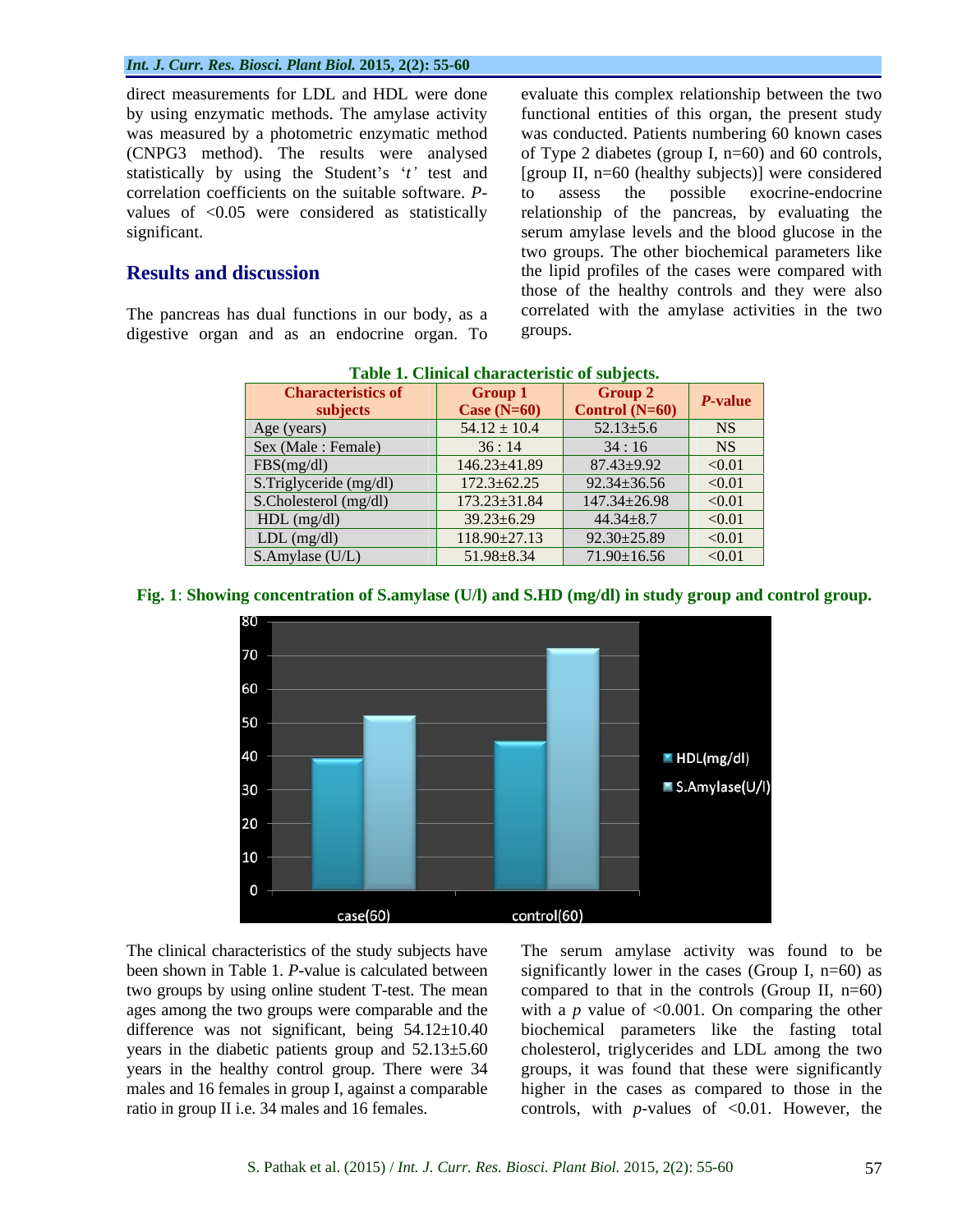found to be lower in the diabetic subjects (cases) as and the dyslipidaemia in the diabetic individuals

The low serum amylase levels in diabetes may reflect the impaired exocrine-endocrine interactions

insulin and glucagon, influence the enzyme synthesis and release in the exocrine pancreas. Insulin has a trophic effect on the acinar cells, diabetic pancreatic acini to secretagogues. So, the metabolisms. Hypercholesterolaemia and exocrine secretions (Singh et al., 1999).

enteropancreatic reflexes and exocrine dysfunction may be considered that the serum amylase may act

cardio metabolic protective factors like HDL were (Newihi et al., 1988). Elevated hormones and compared to those in the healthy controls with *p*- polypeptide P, somatostatin) may suppress the values of <0.01. This further consolidated the well-<br>exocrine function (Sandberg and Hardt, 2005; known risk of the cardio metabolic abnormalities Drucker, 2007; Barreto et al., 2010). It has been (Table 1 and Fig. 1). alpha (transforming growth factors) and TNF-alpha The human exocrine pancreatic secretions are gene functions may interact and further impair the affected in the diseases which affect the pancreas. exocrine and endocrine functions (Kobayashi et al., peptide concentrations (glucagon, pancreatic added that cytokines such as TGF-beta 1, TGF- (tumour necrosis factor), gastrin and low regulatory 1990; Sanvito et al., 1995; Perfetti et al., 1996).

of the pancreas. However, only few clinical studies However, some of the previous studies had have addressed this complex relationship.  $\blacksquare$  conflicting results, especially in the patients of Type In our study, we found a significantly low amylase levels was found. In Type 1 diabetes, the clinical activity in the diabetic patients as compared to that and the pathological pictures are different, with the in the healthy subjects. Several animal and cellular presence of insulitis and the diffuse lymphocytic studies have tried to find out the pathogenic features infiltration of the exocrine pancreas. Moreover, it and the underlying mechanisms which link the islet has been characterized as an organ-specific cells and the acinar cells (Singh et al., 1999). But, autoimmune disease. Also, this increment in the the estimation of the serum levels of amylase along serum amylase levels as compared to those in the with the blood glucose to assess this relationship controls was more pronounced in the patients of consolidates its clinical relevance in humans. Type 1 diabetes who presented with acute fulminant There is evidence that the pancreatic hormones, 1999; Yadav et al., 2000; Aughsteen and 1 diabetes, where an increase in the serum amylase ketoacidosis (Vinicor et al., 1979; Vantyghem et al., Mohammed, 2002).

whereas glucagon has been found to have an from the major pancreatic hormones, an interplay inhibitory influence on the exocrine secretions and between a number of other factors play an important moreover, there is a decrease in the sensitivity of the role in the carbohydrate, protein and lipid insulin deficiency and the glucagon excess in hypertriglyceridaemia are mostly observed and they diabetes affect the normal milieu of the pancreas, arerelated largely to the degree of the diabetic thereby decreasing the total volume, the amylase control (Paterson et al., 1991). Hyperglycaemia may secretions and the bicarbonate content of its alter the lipoproteins to a form that promotes Our results suggest that the low serum amylase high low dense LDL particles, is very frequently levels in diabetes are associated with an impaired seen in diabetes. This contributes to the risk of insulin action due to insulin resistance and/or coronary artery disease in these patients and the inadequate insulin secretion, as was indicated by the determination of the serum lipid profile in the raised blood glucose levels in our study. Moreover patients of diabetes is now considered as a standard about 50% of the diabetics have been found to have of the diabetic care (Jain et al., 2014). In our study pancreatic fibrosis and pathological findings such as also, we found a dyslipidaemic picture of the lipid atrophy, fatty infiltration and loss of the exocrine profile in the diabetic patients as compared to that in acinar cells (Kloppel and Clemens, 1996; Imagawa the healthy controls. However, adding a new et al., 2000; Czako et al., 2009). dimension to this, is our finding of the significant Also, diabetic neuropathy may lead to impaired serum amylase levels in the diabetes patients. So, it Since diabetes is a multifactorial disorder, apart metabolisms. Hypercholesterolaemia and atherogenesis. Dyslipidaemia, which is characterized by raised triglycerides, low HDL and positive correlation of the HDL levels with the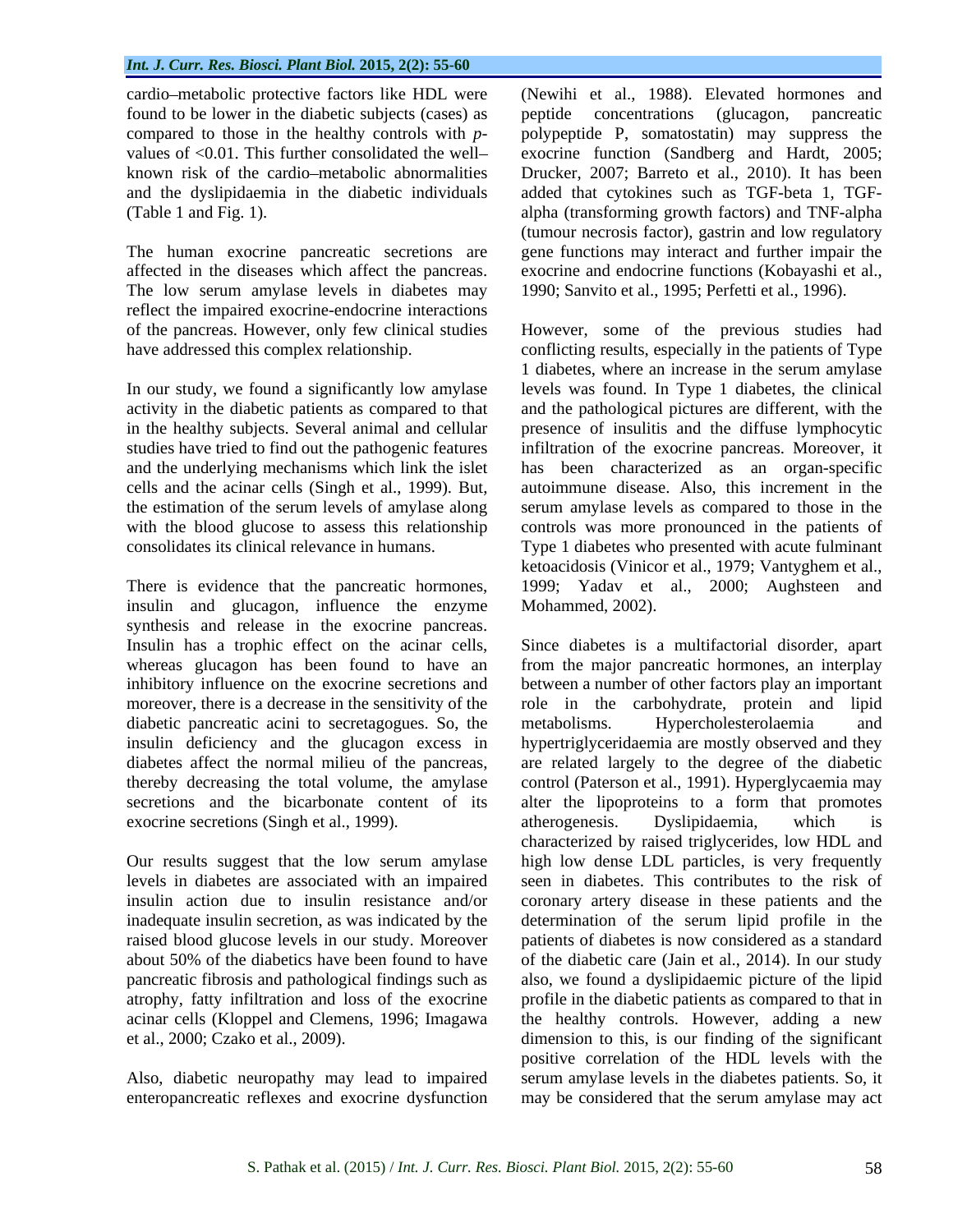similar to the well-known cardio metabolic protective factor, HDL. (and the control of the control of the Casaka IDDM Study Group. New Engl. J. Med.)

Apart from all this, an estimation of the serum insulin levels, along with the measurement of the other pancreatic enzymes e.g. lipase, would be able to put an insight into the possible endocrine-<br>exocrine relationship of the pancreas in the patients diabetes mellitus: Current aspects exocrine relationship of the pancreas in the patients diabetes mellitus: Current aspects of of diabetes.<br>
of diabetes morphology, etiology and pathogenesis.

The conclusion from our study is that low serum amylase levels are associated with Type 2 diabetes, thus suggesting a possible exocrine-endocrine dependent and the state of the state of the state of the state of the state of the state of the state of the state of the state of the state of the state of the state of the st relationship in this disease. However, its role as a valuable marker in various other clinical conditions of the pancreas remains to be elucidated.

- ADA (American Diabetes Association), 2010. mellitus. Diabet. Care 33(Suppl. 1), S62-S69.
- Aughsteen, A.A., Mohammed, F., 2002. Insulin Perfetti, R., Wang, Y., Shuldiner, A.R., Egan, J.M.,
- Barreto, S.G., Carati, C.J., Toouli, J., Saccone, G.T., B336.
- Bertelli, E., Bendayan, M., 2005. Association
- Czako, L., Hegyi, P., Rankonczay, Z.J., Wittmann, endocrine and exocrine pancreas and their 1286.
- 
- ultrastructural abnormalities. J. Cardiomet.
- Imagawa, A., Hanafusa, T., Miyagawa, J.,

and an absence of diabetes-related antibodies. Osaka IDDM Study Group. New Engl. J. Med. 342, 301-307.

- Jain, R., Jain, P., Mangukiya, K., 2014. Study of serum amylase in patients of type 2 diabetes mellitus. Int. J. Sci. Nat. 4(3), 553-556.
- of diabetes. The contract of diabetes. The contract of diabetes and pathogenesis. Kloppel, G., Clemens, A., 1996. Insulin-dependent diabetes mellitus: Current aspects of morphology, etiology and pathogenesis. Patholog. 17, 269-275.
- **Conclusion** Kobayashi, T., Nakanishi, K., Kajio, H., Morinaga, S., Sugimoto, T., Murase, T., Kosaka, K., 1990. Pancreatic cytokeratin: an antigen of pancreatic exocrine cell autoantibodies in type 1 (insulin dependent) diabetes mellitus. Diabetol. 33, 363- 370.
- **References** Sci 33 705-710 Newihi, H., Dooley, C.P., Saad, C., Staples, J., Zeidler, A., Valenzuela, J.E., 1988. Impaired exocrine pancreatic function in diabetics with diarrhea and peripheral neuropathy. Dig. Dis. Sci. 33, 705-710.
	- Diagnosis and classification of diabetes hyperlipidemia. Relation to glycemic control. Paterson, J., Pettegrew, A., Dominiczak, M.H., Small, M.H., 1991. Screening for Ann. Clin. Biochem. 28, 254-258.
	- enhances amyase and lipase activity in the 1996. Molecular investigation of age-related pancreas of strptozocin-diabetic rats: an *in vivo* changes in mouse endocrine pancreas. J. study. Saudi Med. J. 23(7), 838-844. Gerontol. A Biol. Sci. Med. Sci. 51, B331- B336.
	- 2010. The islet-acinar axis of pancreas: More Sandberg, A.A., Hardt, P.D., 2005. Giessen than just insulin. Am. J. Physiol. Gastrointest. International Workshop on Interactions of Liver Physiol. 299, G10-22. Exocrine and Endocrine Pancretic Diseases: Workshop Report. J Pancreas. 6(4), 382-405.
	- between endocrine pancreas and ductal system. Sanvito, F., Nichols, A., Herrera, P.L., Huarte, J., More than an epiphenomenon of endocrine Wohlwend, A., Vassalli, J.D., 1995. TGF-beta 1 differentiation and development. J. Histochem. overexpression in murine pancreas induces Cytochem. 53(9), 1071-1086. chronic pancreatitis and, together with TNF- T., Otsuki, M., 2009. Instructions between the Biochem. Biophys. Res. Commun. 217, 1279 alpha, triggers insulin-dependent diabetes. 1286.
- clinical relevance. Pancreatol. 9(4), 351-359. Singh, J., Yago, M.D., Adeghate, E., 1999. The role Drucker, D.J., 2007. The role of gut hormones in of insulin, glucagon, somat- ostatin, glucose homeostasis. J. Clin. Invest. 117, 24-32. Hayden, M.R., 2008. Attenuation of endocrine- stimulation in the interactions between the exocrine pancreatic communication in type 2 endocrine and exocrine pancreas in normal and diabetes: pancreatic extracellular matrix diabetic conditions in rats. Int. J. Diabet. 7(1), of insulin, glucagon, somat- ostatin, cholecystokinin, acetylcholine 114-119.
	- Syndr. 3, 234 243. Vantyghem, M.C., Haye, S., Balduyck, M., Hober, Matsuzawa, Y., 2000. A novel subtype of type 1 serum amylase, lipase and leukocyte elastase diabetes mellitus characterized by a rapid onset during diabetic ketoacidosis and poorlyC., Degand, P.M., Lefevre, J., 1999. Changes in